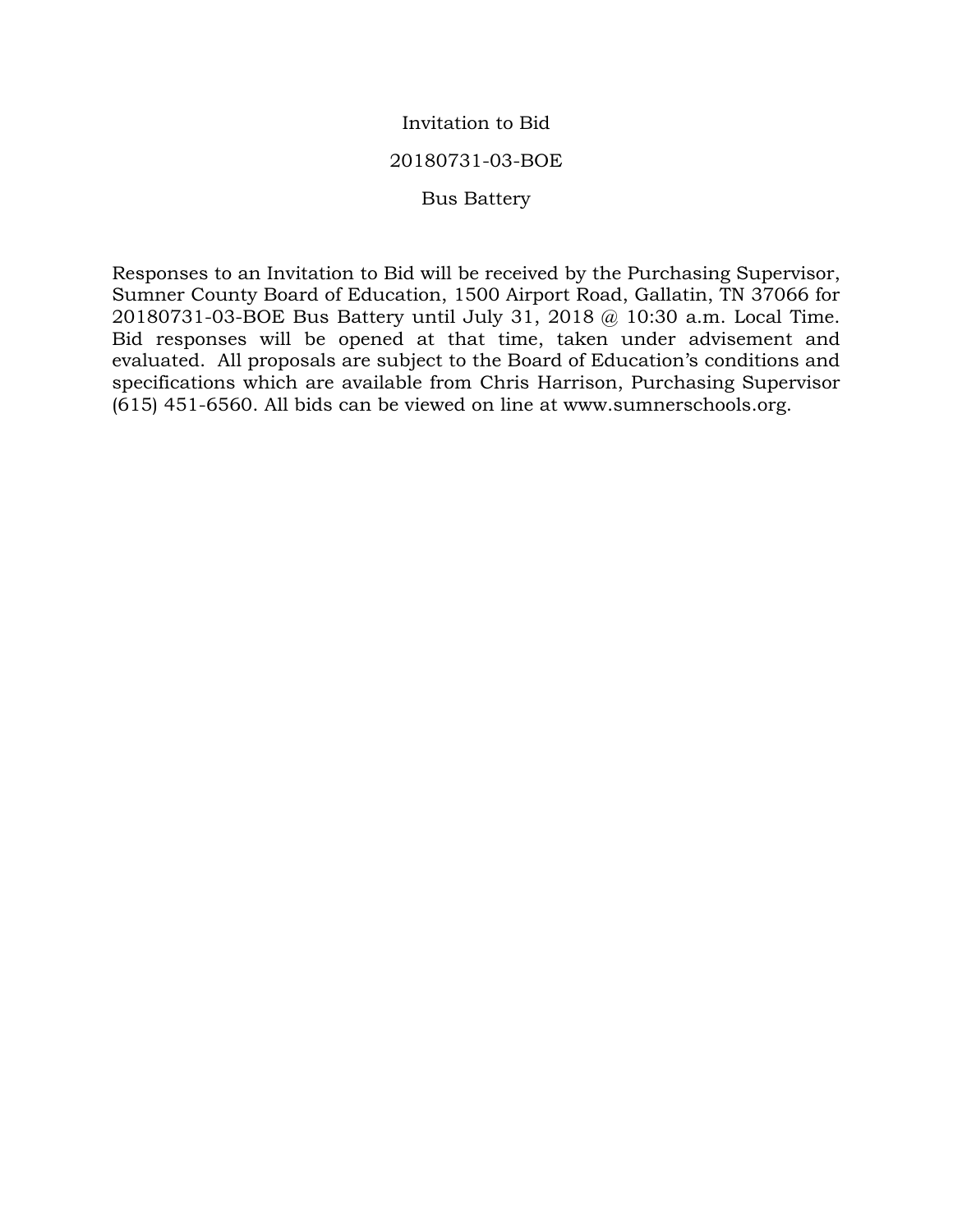# **INVITATION TO BID (ITB)**

#### **NUMBER: 20180731-03-BOE**

# **SUMNER COUNTY BOARD OF EDUCATION**

*This solicitation document serves as the written determination of the SCS Purchasing Supervisor that the use of Competitive Sealed Proposal for this solicitation is in the best interest of SCS.*

#### **RFP Title: Bus Battery**



## **Purchasing Staff Contact:**

Chris Harrison Janice Wright 615-451-6560 615-451-6569 chris.harrison@sumnerschools.org janice.wright@sumnerschools.org

Purchasing Supervisor **Purchasing Coordinator** 

Release Date: July 16, 2018 | Proposal Due Date: July 31, 2018 @ 10:30 a.m. Local Time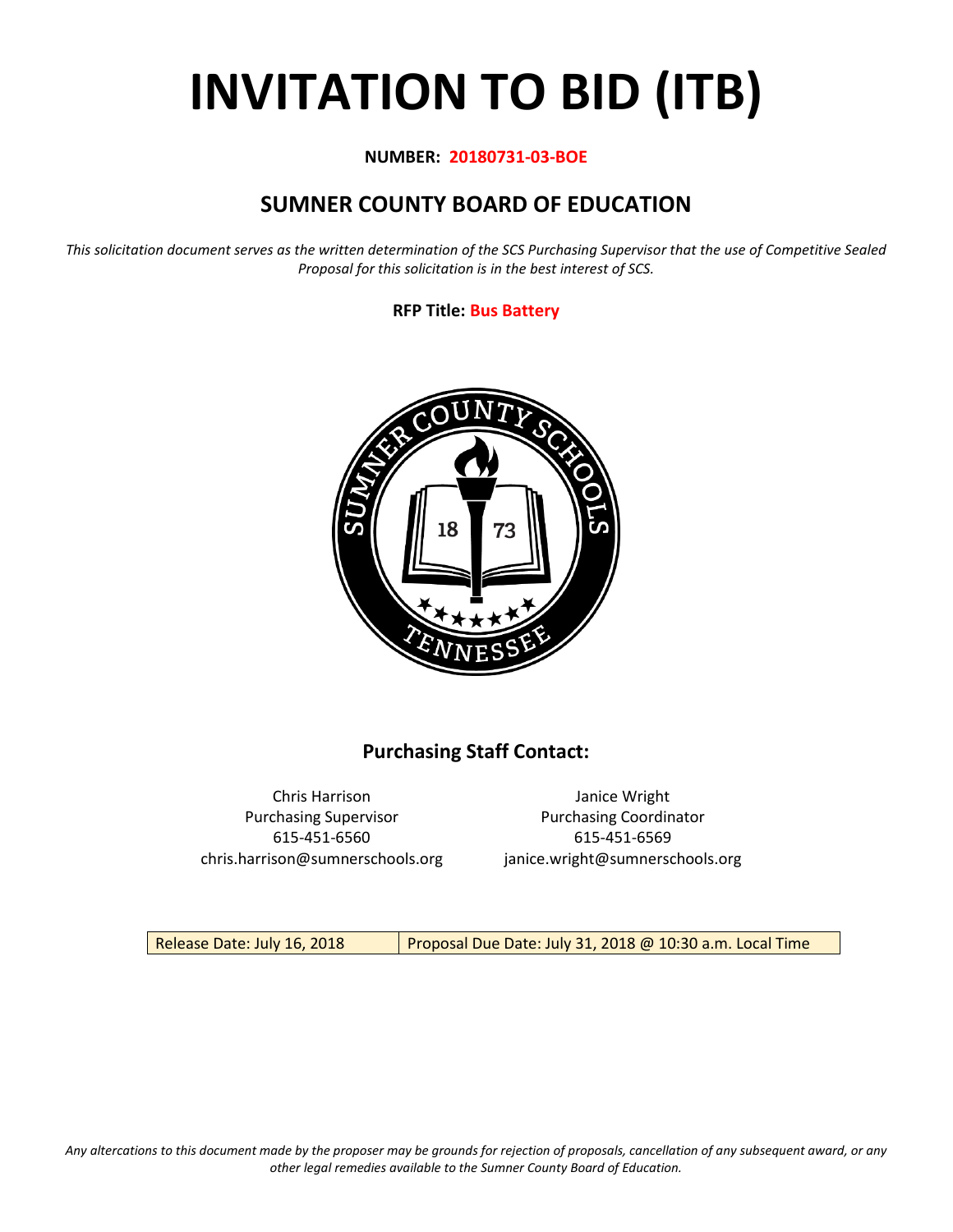## **NOTICE TO PROPOSERS**

There may be one or more amendments to this ITB. In order to receive communication for any such amendments issued specifically to this ITB, the proposer must provide the information requested below to the Sumner County Board of Education (SCS) Purchasing Department. The information may be sent by email to: Chris Harrison, Purchasing Supervisor, chris.harrison@sumnerschools.org. SCS will send amendments only to those proposers which complete and return this information in a timely manner.

| <b>ITB Number:</b>      | 20180731-03-BOE Bus Battery |
|-------------------------|-----------------------------|
| Company Name:           |                             |
| <b>Mailing Address:</b> |                             |
|                         |                             |
|                         |                             |
| <b>Phone Number:</b>    |                             |
| <b>Contact Person:</b>  |                             |
| <b>Email Address:</b>   |                             |
|                         |                             |
|                         |                             |
| <b>Printed Name:</b>    |                             |
| Date:                   |                             |

Emailed amendments will be sent in a Microsoft Word (Office for Windows) or Portable Document Format (pdf) format. Any alterations to the document made by the proposer may be grounds for rejection of proposal, cancellation of any subsequent award or any other legal remedies available to SCS.

Amendments will also be posted on the SCS website **https://sumnerschools.org/index.php/current-bids-and-rfps** and attached to the solicitation listing as a PDF or WORD file. Check the particular solicitation on the Current Bids and RFPs webpage for any posted amendments.

By completing and returning this form, the Proposer has expressed its intent to provide a proposal for **20180731-03-BOE Bus Battery.**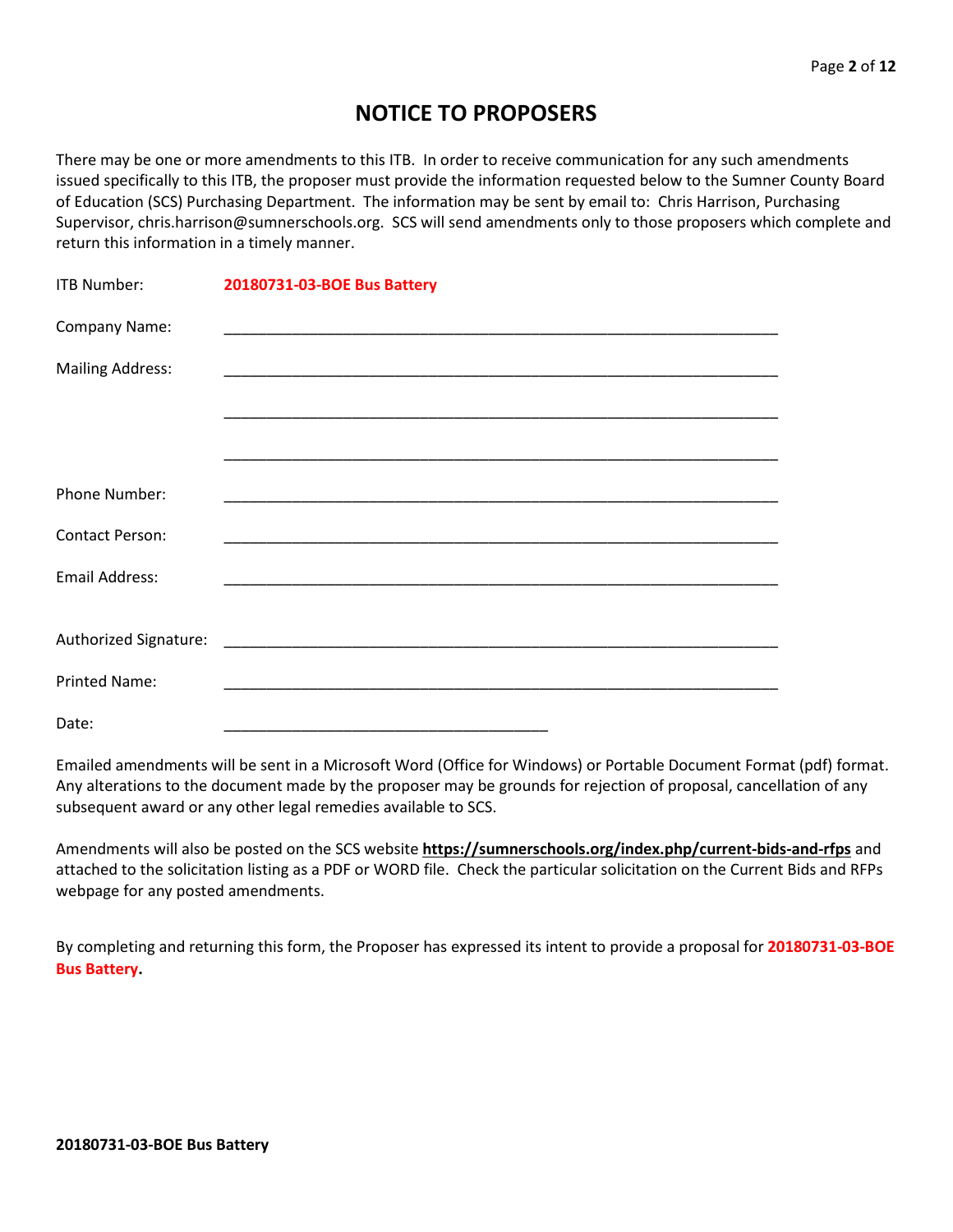## **TABLE OF CONTENTS**

- 1. Specification
- 2. Source Selection and Contract Award
- 3. Schedule of Events
- 4. Delivery of Proposals
- 5. Protests
- 6. New Vendors
- 7. Attachments
	- A. Bid Form/Certification
	- B. IRS Form W9
	- C. Attestation Re Personnel
	- D. Standard Terms and Conditions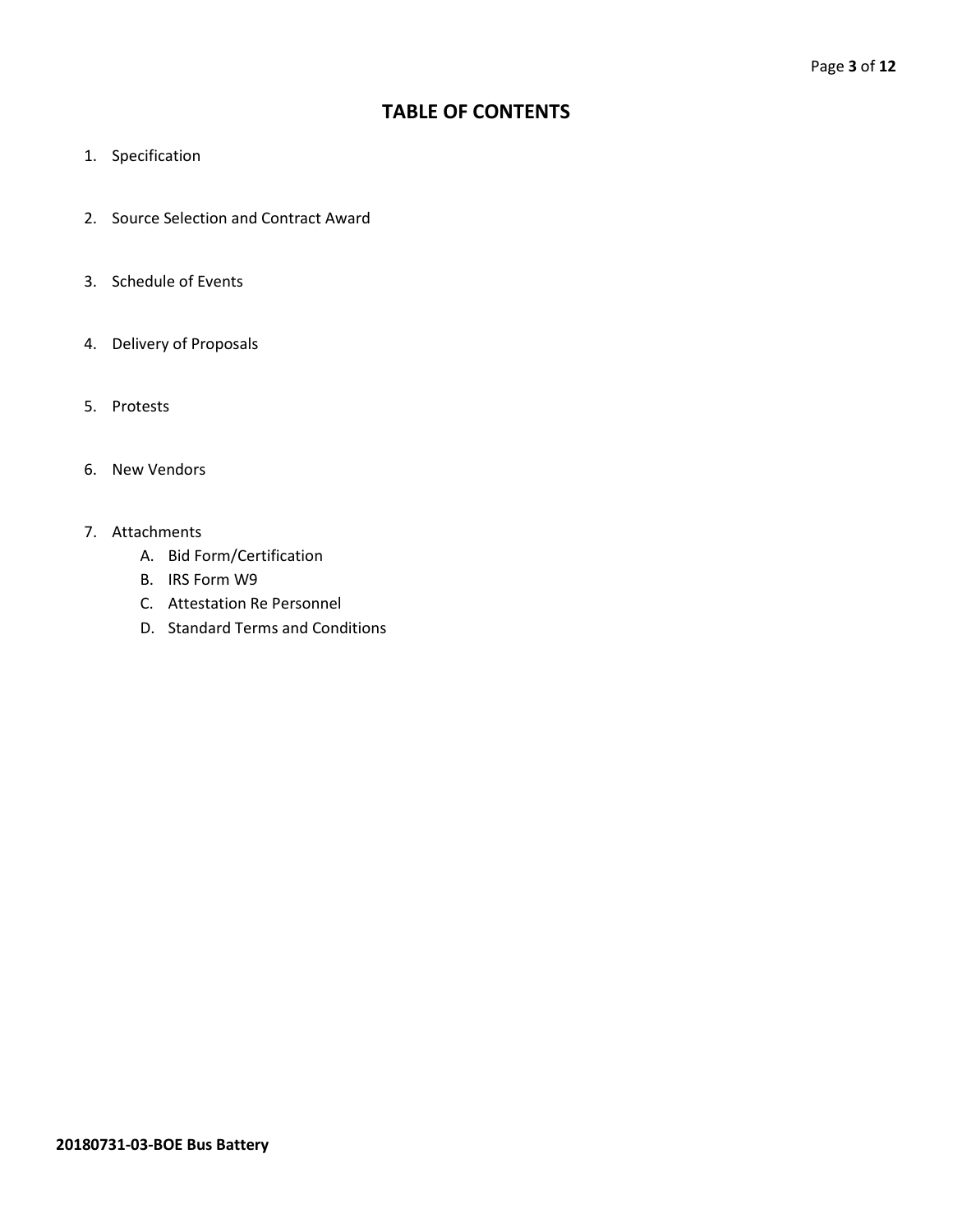1. Specification

The Sumner County Board of Education, herein known as "SCS", is soliciting RFQ 20170811-BOE for an annual bid for the purchase of bus batteries. The contract will be valid from September 1, 2018 thru August 31, 2019. The purpose of this bid is to secure fixed pricing for two types of bus batteries to be valid for a period of twelve (12) months.

- The contractor shall be required to supply, upon authorized request, bus batteries to the SCS Transportation Department located at 1500 Airport Road, Gallatin, TN 37066.
- The contractor shall provide new, not used, batteries.
- The unit price must include cost of delivery to the SCS Transportation Department.
- SCS shall make Cores available upon delivery.
- SCS make no guarantee for an annual purchase quantity.

#### BATTERY SPECIFICATIONS:

- Series 8D o Minimum of 1400 CCA
- 1131 Series
	- o Stud Type
	- o Minimum of 900 CCA

#### QUESTIONS

- Kevin Kepley, Fleet Operations Manager
	- o 615-452-1520
	- o kevin.kepley@sumnerschools.org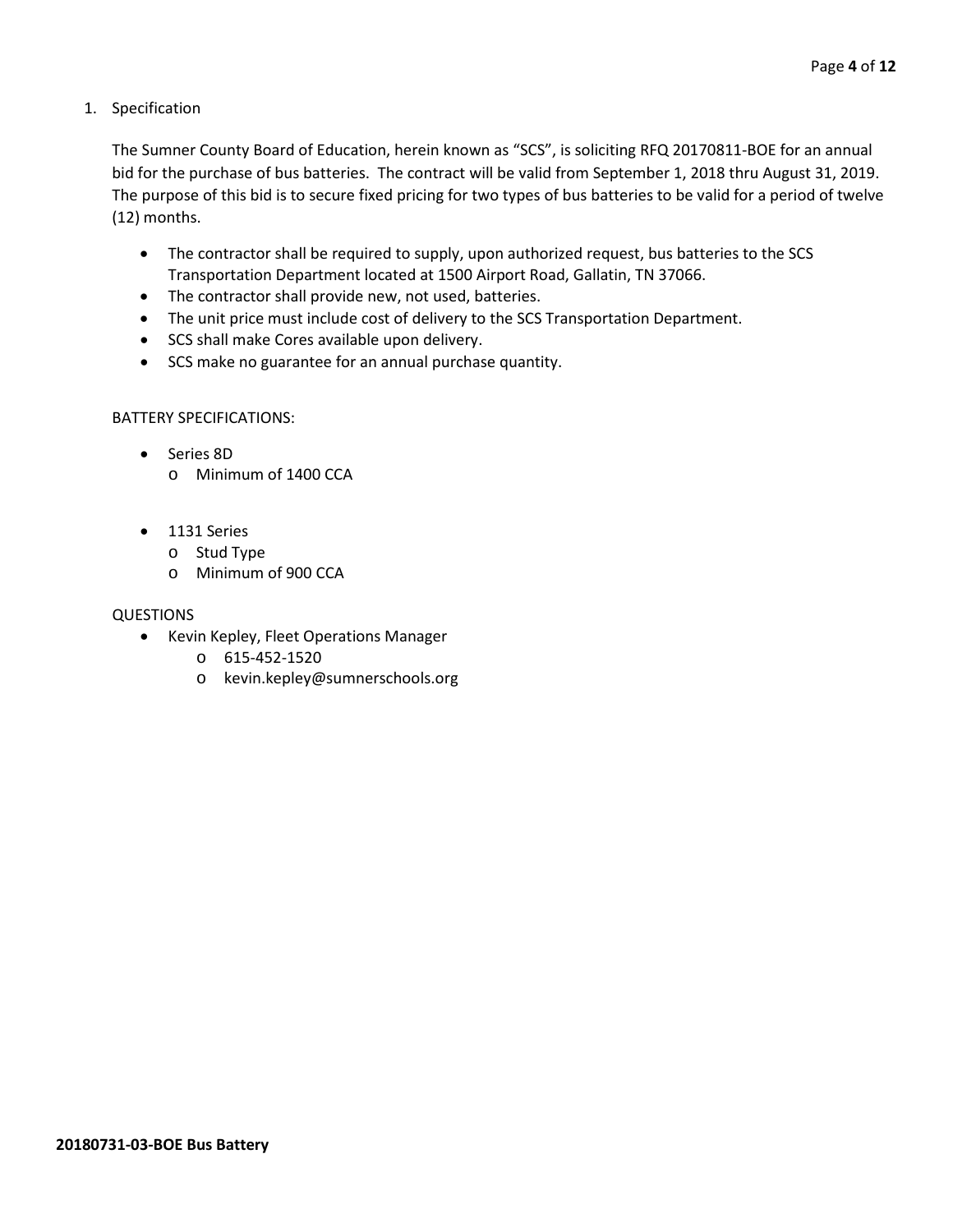- 2. Source Selection and Contract Award
	- Award, if made, will be made to the proposer submitting the lowest cost proposal and whom is also determined to be Responsive.
		- o General Criteria to be determined "Responsive"
			- Does the proposal include all required information?
			- Does the proposal include completed attachment forms?
			- Was the proposal delivered on or before the stated deadline?
	- SCS reserves the right to reject any proposal that takes exception to the specifications unless prior approval is requested and granted by SCS.
	- Upon mutual agreement by both parties, SCS shall grant the right to extend the terms, conditions and prices of contract(s) awarded from this ITB to other Institutions (such as State, Local and/or Public Agencies) who express an interest in participating in any contract that results from this ITB. Each of the "piggyback" Institutions will issue their own purchasing documents for purchase of the goods/services. Proposer agrees that SCS shall bear no responsibility or liability for any agreements between Proposer and the other Institution(s) who desire to exercise this option.
- 3. Schedule of Events

| <b>RFP Issued</b>              | July 16, 2018                         |  |  |  |  |  |
|--------------------------------|---------------------------------------|--|--|--|--|--|
| <b>RFP Submission DEADLINE</b> | July 31, 2018 @ 10:30 a.m. Local Time |  |  |  |  |  |

4. Delivery of Proposals

Sealed proposals will be accepted until **July 31, 2018 @ 10:30 a.m. Local Time**. Proposals received after that time will be deemed invalid. Vendors mailing proposal packages must allow sufficient time to ensure receipt of their package by the time specified. There will be no exceptions. Proposals will be opened and read aloud. The reading of the bids will begin at **10:30 a.m. Local Time**.

Due to the nature of deliveries to the SCS Support Services Facility by carriers such as UPS, FedEx and such like; the proposal package will be accepted if the date and time on the delivery confirmation are indicated to be on or before the Proposal Deadline.

Delivery Address: Sumner County Board of Education Attn: Purchasing Supervisor 1500 Airport Road Gallatin, TN 37066

The package containing the proposal must be sealed and clearly marked on the outside of the package: **"20180731-03-BOE Bus Battery" DO NOT OPEN**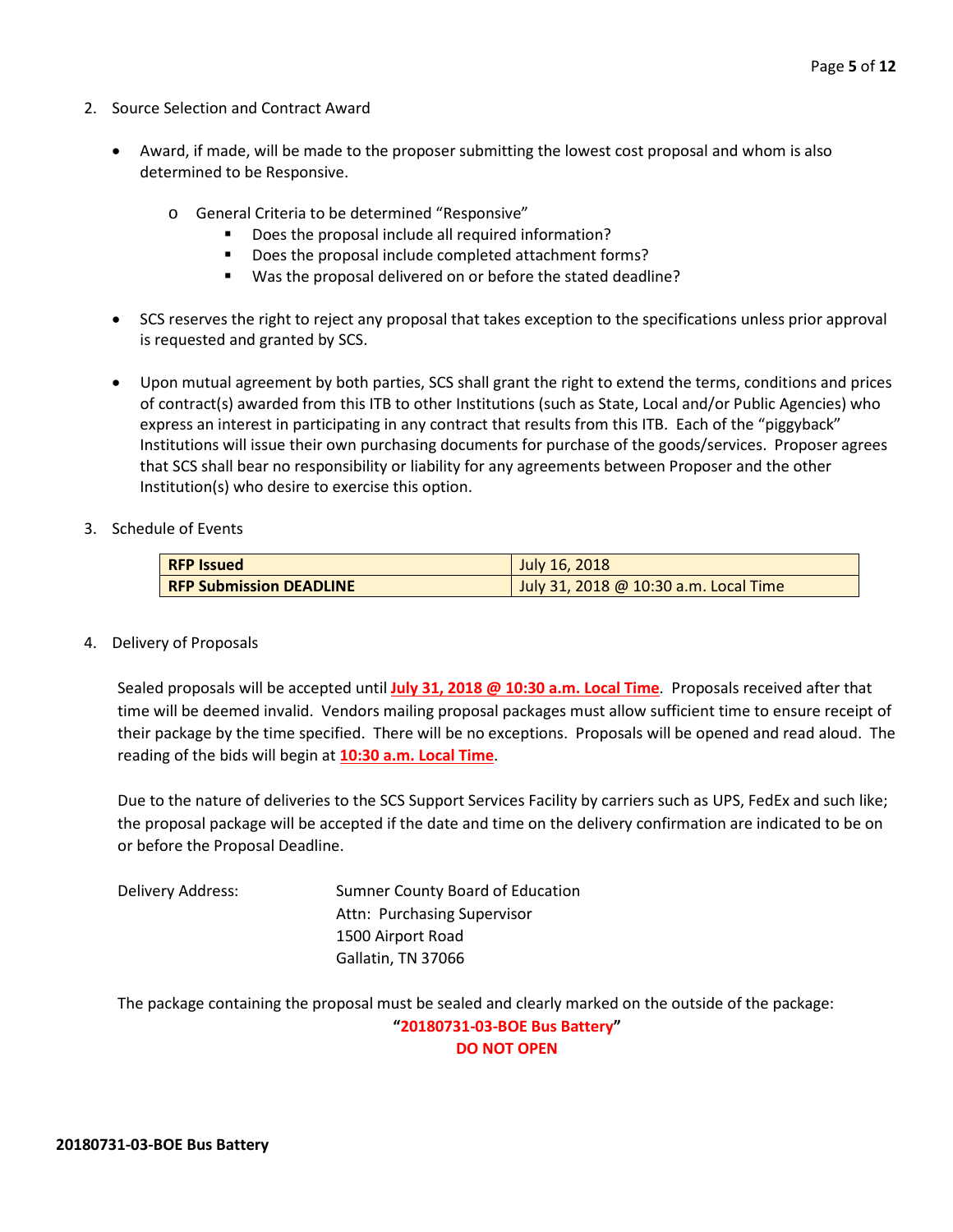#### 5. Protests

In the event that any interested party finds any part of the listed specifications, terms or conditions to be discrepant, incomplete or otherwise questionable in any respect; it shall be the responsibility of the concerned party to notify the SCS Purchasing Office of such matters immediately upon receipt of the ITB. All notifications must be sent to the Purchasing Supervisor via email at [purchasing@sumnerschools.org.](mailto:purchasing@sumnerschools.org)

Any actual or prospective Proposer who is aggrieved in connection with the ITB or award of a contract may protest to the Purchasing Supervisor and/or the Sumner County Board of Education at its regularly scheduled meeting.

#### 6. New Vendors

- To comply with Internal Revenue Service requirements, all vendors who perform any type of service are required to have a current IRS Form W-9 on file with the SCS Finance Department. It is a mandatory requirement to complete the IRS Form W-9 (Attachment 1) included in this RFP.
- To comply with the Tennessee Lawful Employment Act (50-1-702 and 50-1-703), non-employees (individuals paid directly by the employer in exchange for the individual's labor or services) must have on file one (1) of the following documents:
	- o A valid Tennessee driver's license or photo identification;
	- o A valid driver's license or photo identification from another state where the license requirements are at least as strict as those in Tennessee;
	- o A birth certificate issued by a U.S. state, jurisdiction or territory;
	- o A U.S. government issued certified birth certificate;
	- o A valid, unexpired U.S. passport;
	- o A U.S. certificate of birth abroad (DS-1350 or FS-545)
	- o A report of birth abroad of a U.S. citizen (FS-240);
	- o A certificate of citizenship (N560 or N561);
	- o A certificate of naturalization (N550, N570 or N578);
	- o A U.S citizen identification card (I-197 or I-179); or
	- o Valid alien registration documentation or other proof of current immigration registration recognized by the United States Department of Homeland Security that contains the individual's complete legal name and current alien admission number or alien file number (or numbers if the individual has more than one number).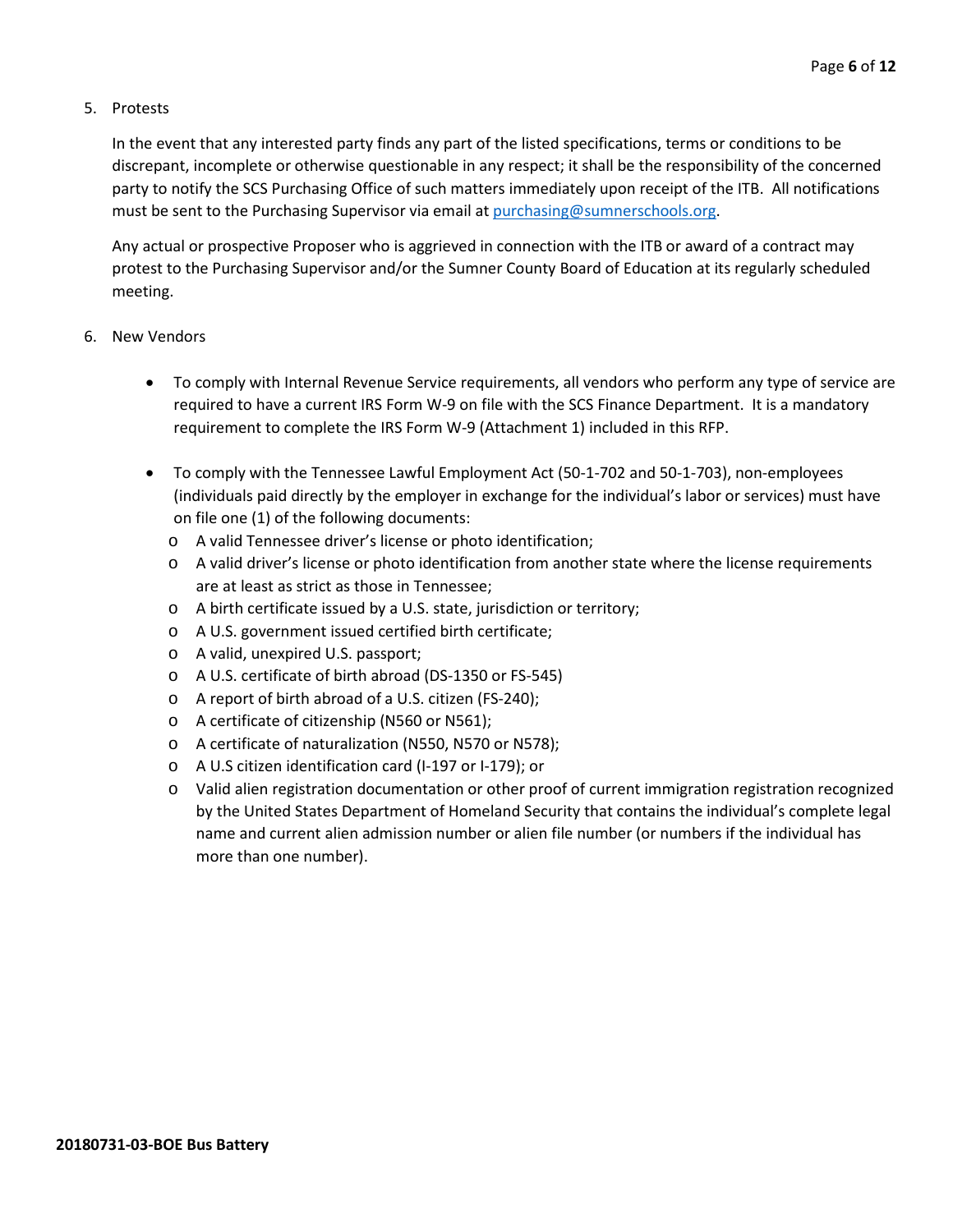#### **7.A Bid Form**



Attn: Purchasing Supervisor 1500 Airport Road Gallatin, TN 37066

Date

By checking this box, Proposer agrees that SCS reserves the right to extend the terms, conditions and prices of this contract to other Institutions (such as State, Local and/or Public Agencies) who express an interest in participating in any contract that results from this ITB. Each of the piggyback Institutions will issue their own purchasing documents for the goods/service. Proposer agrees that SCS shall bear no responsibility or liability for any agreements between Proposer and the other Institution(s) who desire to exercise this option.

| ITEM NO. | UNIT | <b>DESCRIPTION</b>                                                                                          | UNIT PRICE |
|----------|------|-------------------------------------------------------------------------------------------------------------|------------|
| 1        | Each | 8D Series Battery                                                                                           |            |
| 2        | Each | 1131 Series Battery                                                                                         |            |
|          |      | NOTE: The Unit Price shall be valid for one year beginning<br>September 1, 2018 and ending August 31, 2019. |            |

| <b>AUTHORIZED SIGNATURE:</b> |  |
|------------------------------|--|
|                              |  |
| <b>PRINTED NAME:</b>         |  |
|                              |  |
|                              |  |
| TITLE:                       |  |
|                              |  |
| <b>COMPANY NAME:</b>         |  |
|                              |  |
| <b>PHONE:</b>                |  |
|                              |  |
|                              |  |
| <b>EMAIL</b>                 |  |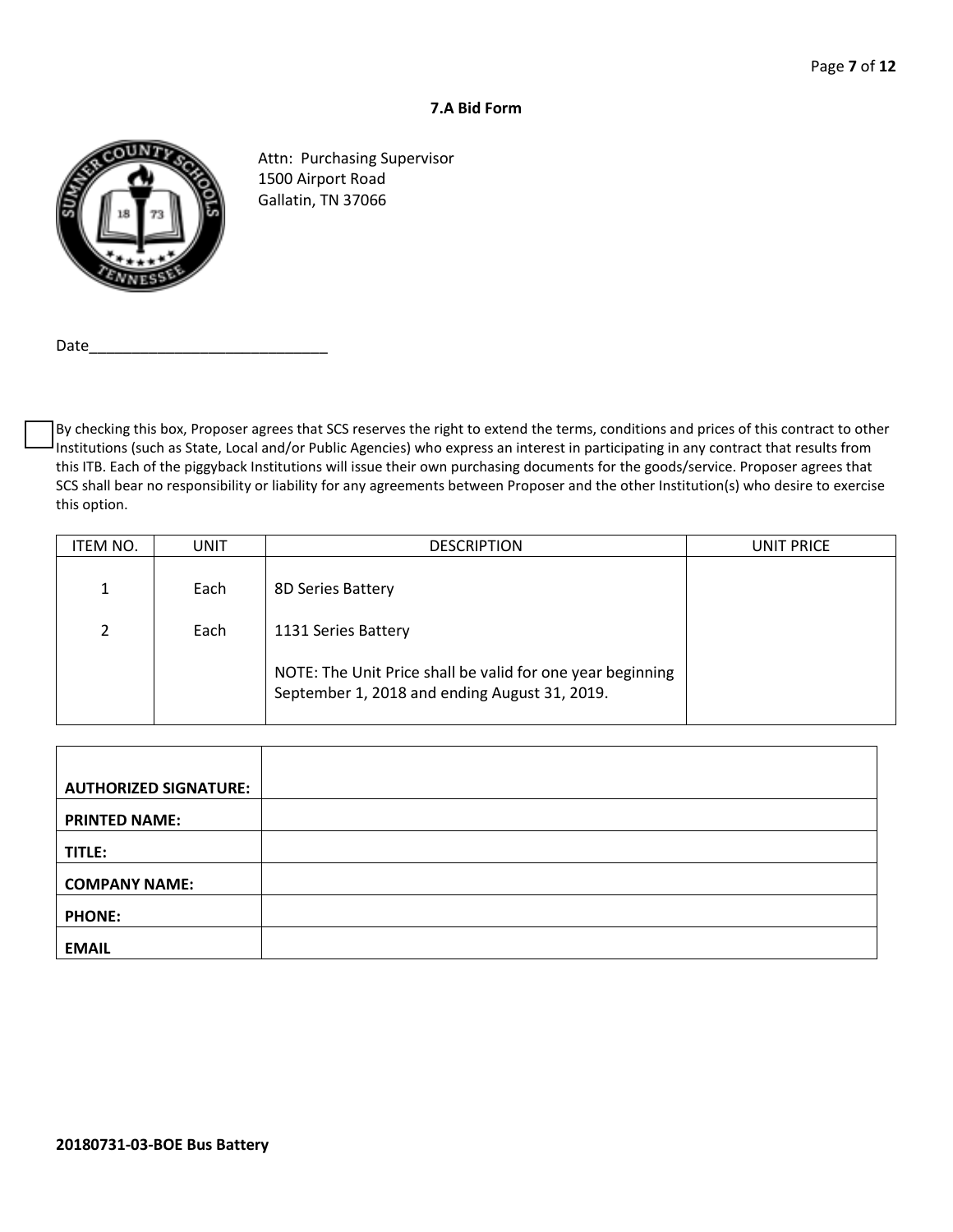#### 7.B IRS Form W9

|                                                                                                                                                                                                                                                                                                                                                                                                                                                                                                                                                                                                                                                                                                                                                                                                                                                                                                                                                                                                                                                                                                                     | <b>Request for Taxpayer</b><br>(Rev. December 2014)<br><b>Identification Number and Certification</b><br>Department of the Treasury<br>Internal Revenue Service<br>1 Name (as shown on your income tax return). Name is required on this line; do not leave this line blank. |                                                                                                                                                                                                                                                                                                                                                                                                                                                                                                                                                                                                                                                                                                                                                                                                                                                                                                                                                                                                                                                                                                                                                                                                                                                                                                                                     |                                                                                                                                                                                                        |                            |  |                                       |  | Give Form to the<br>requester. Do not<br>send to the IRS. |  |  |  |  |
|---------------------------------------------------------------------------------------------------------------------------------------------------------------------------------------------------------------------------------------------------------------------------------------------------------------------------------------------------------------------------------------------------------------------------------------------------------------------------------------------------------------------------------------------------------------------------------------------------------------------------------------------------------------------------------------------------------------------------------------------------------------------------------------------------------------------------------------------------------------------------------------------------------------------------------------------------------------------------------------------------------------------------------------------------------------------------------------------------------------------|------------------------------------------------------------------------------------------------------------------------------------------------------------------------------------------------------------------------------------------------------------------------------|-------------------------------------------------------------------------------------------------------------------------------------------------------------------------------------------------------------------------------------------------------------------------------------------------------------------------------------------------------------------------------------------------------------------------------------------------------------------------------------------------------------------------------------------------------------------------------------------------------------------------------------------------------------------------------------------------------------------------------------------------------------------------------------------------------------------------------------------------------------------------------------------------------------------------------------------------------------------------------------------------------------------------------------------------------------------------------------------------------------------------------------------------------------------------------------------------------------------------------------------------------------------------------------------------------------------------------------|--------------------------------------------------------------------------------------------------------------------------------------------------------------------------------------------------------|----------------------------|--|---------------------------------------|--|-----------------------------------------------------------|--|--|--|--|
| 2 Business name/disregarded entity name, if different from above<br>σû<br>page<br>4 Exemptions (codes apply only to<br>3 Check appropriate box for federal tax classification; check only one of the following seven boxes:<br>Specific Instructions on<br>certain entities, not individuals; see<br>C Corporation<br>S Corporation Partnership<br>Individual/sole proprietor or<br>Trust/estate<br>instructions on page 3):<br>single-member LLC<br>Print or type<br>Exempt payee code (if any)<br>Limited liability company. Enter the tax classification (C=C corporation, S=S corporation, P=partnership) ▶<br>Exemption from FATCA reporting<br>Note. For a single-member LLC that is disregarded, do not check LLC; check the appropriate box in the line above for<br>the tax classification of the single-member owner.<br>code (if anv)<br>(Applies to accounts maintained outside the U.S.)<br>Other (see instructions)<br>5 Address (number, street, and apt. or suite no.)<br>Requester's name and address (optional)<br>6 City, state, and ZIP code<br>See<br>7 List account number(s) here (optional) |                                                                                                                                                                                                                                                                              |                                                                                                                                                                                                                                                                                                                                                                                                                                                                                                                                                                                                                                                                                                                                                                                                                                                                                                                                                                                                                                                                                                                                                                                                                                                                                                                                     |                                                                                                                                                                                                        |                            |  |                                       |  |                                                           |  |  |  |  |
| Part I                                                                                                                                                                                                                                                                                                                                                                                                                                                                                                                                                                                                                                                                                                                                                                                                                                                                                                                                                                                                                                                                                                              |                                                                                                                                                                                                                                                                              | <b>Taxpayer Identification Number (TIN)</b>                                                                                                                                                                                                                                                                                                                                                                                                                                                                                                                                                                                                                                                                                                                                                                                                                                                                                                                                                                                                                                                                                                                                                                                                                                                                                         |                                                                                                                                                                                                        |                            |  |                                       |  |                                                           |  |  |  |  |
|                                                                                                                                                                                                                                                                                                                                                                                                                                                                                                                                                                                                                                                                                                                                                                                                                                                                                                                                                                                                                                                                                                                     |                                                                                                                                                                                                                                                                              | Enter your TIN in the appropriate box. The TIN provided must match the name given on line 1 to avoid                                                                                                                                                                                                                                                                                                                                                                                                                                                                                                                                                                                                                                                                                                                                                                                                                                                                                                                                                                                                                                                                                                                                                                                                                                |                                                                                                                                                                                                        |                            |  | Social security number                |  |                                                           |  |  |  |  |
| backup withholding. For individuals, this is generally your social security number (SSN). However, for a<br>resident alien, sole proprietor, or disregarded entity, see the Part I instructions on page 3. For other<br>entities, it is your employer identification number (EIN). If you do not have a number, see How to get a<br>TIN on page 3.                                                                                                                                                                                                                                                                                                                                                                                                                                                                                                                                                                                                                                                                                                                                                                  |                                                                                                                                                                                                                                                                              |                                                                                                                                                                                                                                                                                                                                                                                                                                                                                                                                                                                                                                                                                                                                                                                                                                                                                                                                                                                                                                                                                                                                                                                                                                                                                                                                     | or                                                                                                                                                                                                     |                            |  |                                       |  |                                                           |  |  |  |  |
|                                                                                                                                                                                                                                                                                                                                                                                                                                                                                                                                                                                                                                                                                                                                                                                                                                                                                                                                                                                                                                                                                                                     |                                                                                                                                                                                                                                                                              |                                                                                                                                                                                                                                                                                                                                                                                                                                                                                                                                                                                                                                                                                                                                                                                                                                                                                                                                                                                                                                                                                                                                                                                                                                                                                                                                     |                                                                                                                                                                                                        |                            |  | <b>Employer identification number</b> |  |                                                           |  |  |  |  |
| Note. If the account is in more than one name, see the instructions for line 1 and the chart on page 4 for<br>guidelines on whose number to enter.                                                                                                                                                                                                                                                                                                                                                                                                                                                                                                                                                                                                                                                                                                                                                                                                                                                                                                                                                                  |                                                                                                                                                                                                                                                                              |                                                                                                                                                                                                                                                                                                                                                                                                                                                                                                                                                                                                                                                                                                                                                                                                                                                                                                                                                                                                                                                                                                                                                                                                                                                                                                                                     |                                                                                                                                                                                                        |                            |  |                                       |  |                                                           |  |  |  |  |
| <b>Part II</b>                                                                                                                                                                                                                                                                                                                                                                                                                                                                                                                                                                                                                                                                                                                                                                                                                                                                                                                                                                                                                                                                                                      |                                                                                                                                                                                                                                                                              | <b>Certification</b>                                                                                                                                                                                                                                                                                                                                                                                                                                                                                                                                                                                                                                                                                                                                                                                                                                                                                                                                                                                                                                                                                                                                                                                                                                                                                                                |                                                                                                                                                                                                        |                            |  |                                       |  |                                                           |  |  |  |  |
|                                                                                                                                                                                                                                                                                                                                                                                                                                                                                                                                                                                                                                                                                                                                                                                                                                                                                                                                                                                                                                                                                                                     |                                                                                                                                                                                                                                                                              | 1. The number shown on this form is my correct taxpayer identification number (or I am waiting for a number to be issued to me); and<br>2. I am not subject to backup withholding because: (a) I am exempt from backup withholding, or (b) I have not been notified by the Internal Revenue<br>Service (IRS) that I am subject to backup withholding as a result of a failure to report all interest or dividends, or (c) the IRS has notified me that I am<br>no longer subject to backup withholding; and<br>3. I am a U.S. citizen or other U.S. person (defined below); and<br>4. The FATCA code(s) entered on this form (if any) indicating that I am exempt from FATCA reporting is correct.<br>Certification instructions. You must cross out item 2 above if you have been notified by the IRS that you are currently subject to backup withholding<br>because you have failed to report all interest and dividends on your tax return. For real estate transactions, item 2 does not apply. For mortgage<br>interest paid, acquisition or abandonment of secured property, cancellation of debt, contributions to an individual retirement arrangement (IRA), and<br>generally, payments other than interest and dividends, you are not required to sign the certification, but you must provide your correct TIN. See the |                                                                                                                                                                                                        |                            |  |                                       |  |                                                           |  |  |  |  |
| Sign                                                                                                                                                                                                                                                                                                                                                                                                                                                                                                                                                                                                                                                                                                                                                                                                                                                                                                                                                                                                                                                                                                                | instructions on page 3.                                                                                                                                                                                                                                                      |                                                                                                                                                                                                                                                                                                                                                                                                                                                                                                                                                                                                                                                                                                                                                                                                                                                                                                                                                                                                                                                                                                                                                                                                                                                                                                                                     |                                                                                                                                                                                                        |                            |  |                                       |  |                                                           |  |  |  |  |
| Here                                                                                                                                                                                                                                                                                                                                                                                                                                                                                                                                                                                                                                                                                                                                                                                                                                                                                                                                                                                                                                                                                                                | Signature of<br>U.S. person $\blacktriangleright$                                                                                                                                                                                                                            |                                                                                                                                                                                                                                                                                                                                                                                                                                                                                                                                                                                                                                                                                                                                                                                                                                                                                                                                                                                                                                                                                                                                                                                                                                                                                                                                     |                                                                                                                                                                                                        | Date $\blacktriangleright$ |  |                                       |  |                                                           |  |  |  |  |
| <b>General Instructions</b><br>Section references are to the Internal Revenue Code unless otherwise noted.<br>Future developments. Information about developments affecting Form W-9 (such<br>as legislation enacted after we release it) is at www.irs.gov/fw9.                                                                                                                                                                                                                                                                                                                                                                                                                                                                                                                                                                                                                                                                                                                                                                                                                                                    |                                                                                                                                                                                                                                                                              |                                                                                                                                                                                                                                                                                                                                                                                                                                                                                                                                                                                                                                                                                                                                                                                                                                                                                                                                                                                                                                                                                                                                                                                                                                                                                                                                     | · Form 1098 (home mortgage interest), 1098-E (student loan interest), 1098-T<br>(tuition)<br>• Form 1099-C (canceled debt)<br>. Form 1099-A (acquisition or abandonment of secured property)           |                            |  |                                       |  |                                                           |  |  |  |  |
|                                                                                                                                                                                                                                                                                                                                                                                                                                                                                                                                                                                                                                                                                                                                                                                                                                                                                                                                                                                                                                                                                                                     |                                                                                                                                                                                                                                                                              | Use Form W-9 only if you are a U.S. person (including a resident alien), to                                                                                                                                                                                                                                                                                                                                                                                                                                                                                                                                                                                                                                                                                                                                                                                                                                                                                                                                                                                                                                                                                                                                                                                                                                                         |                                                                                                                                                                                                        |                            |  |                                       |  |                                                           |  |  |  |  |
| <b>Purpose of Form</b><br>An individual or entity (Form W-9 requester) who is required to file an information<br>return with the IRS must obtain your correct taxpayer identification number (TIN)<br>which may be your social security number (SSN), individual taxpayer identification<br>number (ITIN), adoption taxpayer identification number (ATIN), or employer<br>identification number (EIN), to report on an information return the amount paid to<br>you, or other amount reportable on an information return. Examples of information                                                                                                                                                                                                                                                                                                                                                                                                                                                                                                                                                                   |                                                                                                                                                                                                                                                                              | provide your correct TIN.<br>If you do not return Form W-9 to the requester with a TIN, you might be subject<br>to backup withholding. See What is backup withholding? on page 2.<br>By signing the filled-out form, you:<br>1. Certify that the TIN you are giving is correct (or you are waiting for a number<br>to be issued).                                                                                                                                                                                                                                                                                                                                                                                                                                                                                                                                                                                                                                                                                                                                                                                                                                                                                                                                                                                                   |                                                                                                                                                                                                        |                            |  |                                       |  |                                                           |  |  |  |  |
| returns include, but are not limited to, the following:                                                                                                                                                                                                                                                                                                                                                                                                                                                                                                                                                                                                                                                                                                                                                                                                                                                                                                                                                                                                                                                             |                                                                                                                                                                                                                                                                              |                                                                                                                                                                                                                                                                                                                                                                                                                                                                                                                                                                                                                                                                                                                                                                                                                                                                                                                                                                                                                                                                                                                                                                                                                                                                                                                                     | 2. Certify that you are not subject to backup withholding, or                                                                                                                                          |                            |  |                                       |  |                                                           |  |  |  |  |
|                                                                                                                                                                                                                                                                                                                                                                                                                                                                                                                                                                                                                                                                                                                                                                                                                                                                                                                                                                                                                                                                                                                     | · Form 1099-INT (interest earned or paid)                                                                                                                                                                                                                                    |                                                                                                                                                                                                                                                                                                                                                                                                                                                                                                                                                                                                                                                                                                                                                                                                                                                                                                                                                                                                                                                                                                                                                                                                                                                                                                                                     | 3. Claim exemption from backup withholding if you are a U.S. exempt payee. If<br>applicable, you are also certifying that as a U.S. person, your allocable share of                                    |                            |  |                                       |  |                                                           |  |  |  |  |
| . Form 1099-DIV (dividends, including those from stocks or mutual funds)                                                                                                                                                                                                                                                                                                                                                                                                                                                                                                                                                                                                                                                                                                                                                                                                                                                                                                                                                                                                                                            |                                                                                                                                                                                                                                                                              |                                                                                                                                                                                                                                                                                                                                                                                                                                                                                                                                                                                                                                                                                                                                                                                                                                                                                                                                                                                                                                                                                                                                                                                                                                                                                                                                     | any partnership income from a U.S. trade or business is not subject to the                                                                                                                             |                            |  |                                       |  |                                                           |  |  |  |  |
| . Form 1099-MISC (various types of income, prizes, awards, or gross proceeds)<br>withholding tax on foreign partners' share of effectively connected income, and<br>. Form 1099-B (stock or mutual fund sales and certain other transactions by                                                                                                                                                                                                                                                                                                                                                                                                                                                                                                                                                                                                                                                                                                                                                                                                                                                                     |                                                                                                                                                                                                                                                                              |                                                                                                                                                                                                                                                                                                                                                                                                                                                                                                                                                                                                                                                                                                                                                                                                                                                                                                                                                                                                                                                                                                                                                                                                                                                                                                                                     |                                                                                                                                                                                                        |                            |  |                                       |  |                                                           |  |  |  |  |
| brokers)                                                                                                                                                                                                                                                                                                                                                                                                                                                                                                                                                                                                                                                                                                                                                                                                                                                                                                                                                                                                                                                                                                            |                                                                                                                                                                                                                                                                              | . Form 1099-S (proceeds from real estate transactions)                                                                                                                                                                                                                                                                                                                                                                                                                                                                                                                                                                                                                                                                                                                                                                                                                                                                                                                                                                                                                                                                                                                                                                                                                                                                              | 4. Certify that FATCA code(s) entered on this form (if any) indicating that you are<br>exempt from the FATCA reporting, is correct. See What is FATCA reporting? on<br>page 2 for further information. |                            |  |                                       |  |                                                           |  |  |  |  |

• Form 1099-K (merchant card and third party network transactions)

Cat. No. 10231X

Form W-9 (Rev. 12-2014)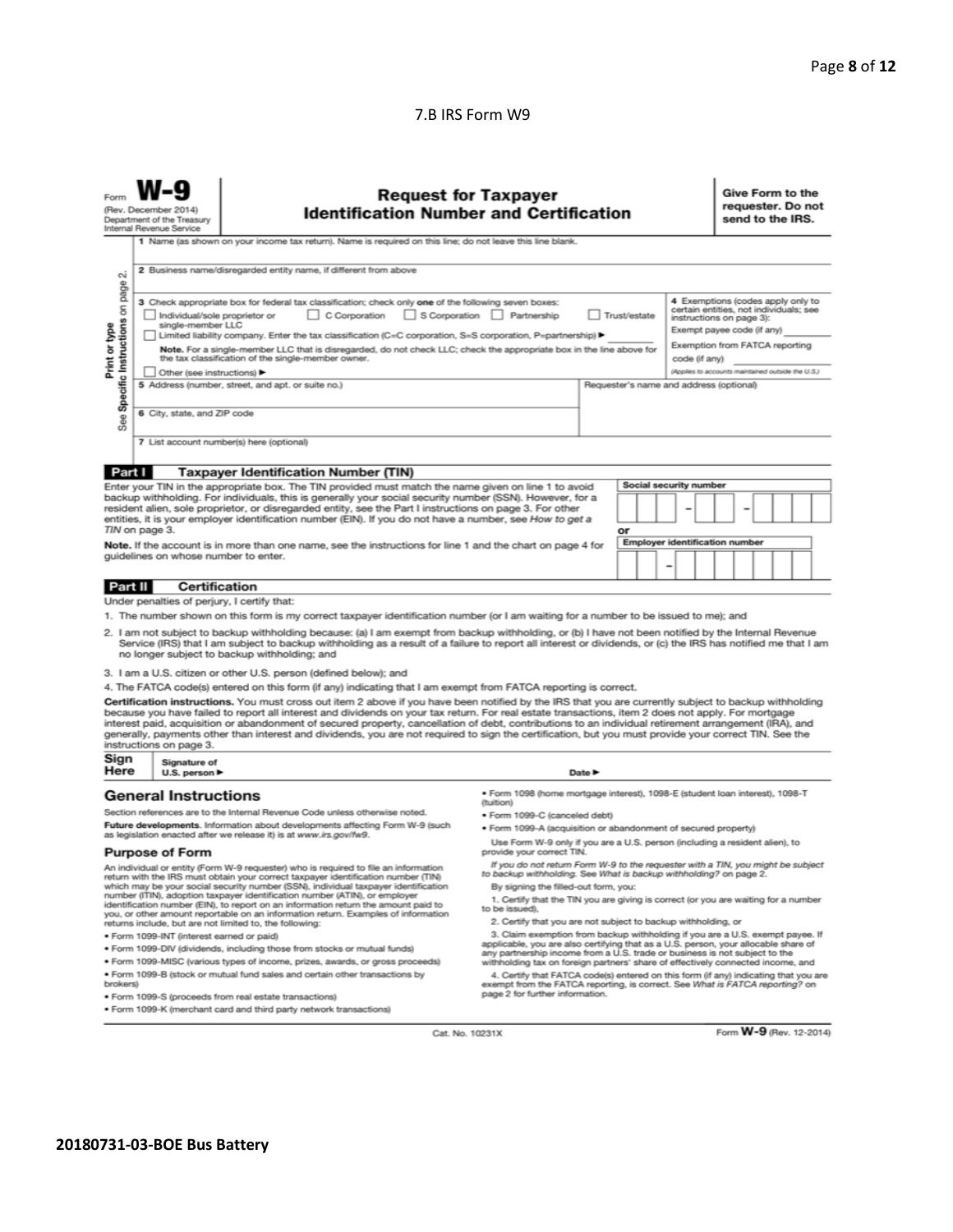#### **ATTACHMENT 7.C – Attestation Re Personnel**

## **ATTESTATION RE PERSONNEL USED IN CONTRACT PERFORMANCE**

| CONTRACTOR LEGAL ENTITY NAME:                                          |  |
|------------------------------------------------------------------------|--|
| FEDERAL EMPLOYER IDENTIFICATION NUMBER:<br>(or Social Security Number) |  |

**The Contractor, identified above, does hereby attest, certify, warrant and assure that the Contractor shall not knowingly utilize the services of an illegal immigrant in the performance of this Contract and shall not knowingly utilize the services of any subcontractor who will utilize the services of an illegal immigrant in the performance of this Contract, T.C.A. § 12-3-309.**

SIGNATURE & DATE:

*NOTICE: This attestation MUST be signed by an individual empowered to contractually bind the Contractor.*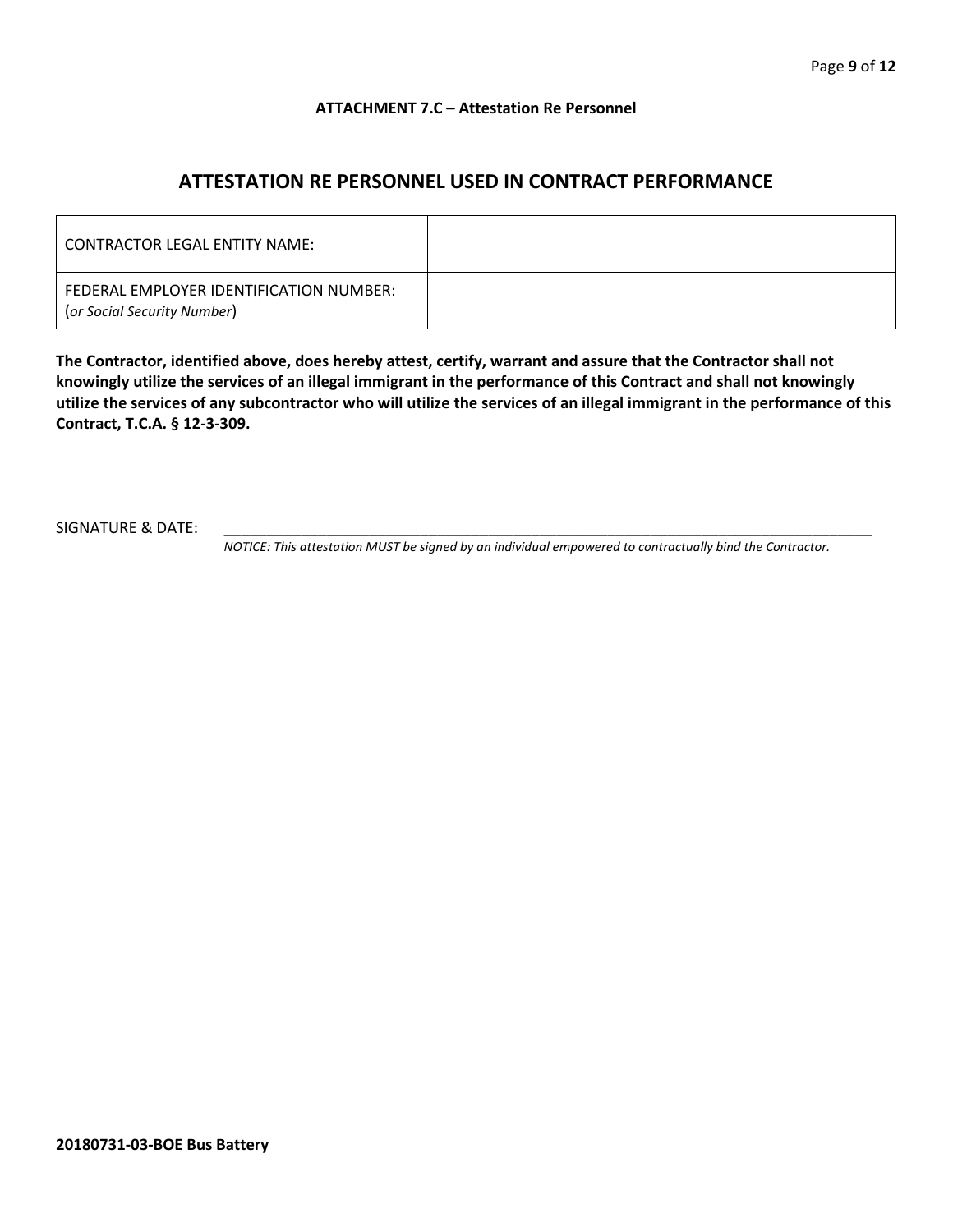#### **ATTACHMENT 7.D – Standard Terms & Conditions SUMNER COUNTY BOARD OF EDUCATION (SCS)**

#### **1. PREPARATION AND SUBMISSION OF BID.**

- **a.** Failure to examine any drawings**,** specifications, or instructions will be at the proposer's risk. Any deviation from the stated terms, conditions and specifications must be coordinated with and approved in writing by the SCS Purchasing Supervisor.
- **b.** ITB SUBMITTAL / SIGNATURE: Proposal shall give the full name and business address of the bidder. If the proposer is a corporation, the name shall be stated as it is in the corporate charter. Proposals must be signed in ink by the proposer's authorized agent. Unsigned proposals will be rejected. Proposals are to be sealed and the outside of the envelope is to reference the ITB number. The person signing the proposal must show their title, and if requested by SCS, must furnish satisfactory proof of his or her authority to bind his or her company in contract. Proposer understands that by submitting a proposal with an authorized signature, it shall constitute an offer to SCS. Proposals must be typewritten or in ink; otherwise they may not be considered. Purchase orders will be issued to the firm name appearing on the W9. Facsimile responses will not be considered.
- **c.** SCS is not responsible for any costs incurred by any vendor pursuant to the ITB. The vendor shall be responsible for all costs incurred in connection with the preparation and submission of its proposal.
- **d.** All proposers must be in compliance with T.C.A. § 62-6-119 at the time of proposal submission and provide evidence of compliance with the applicable provisions of the chapter before such proposal may be considered.
- **e.** Proposals are to be received in the location designated in the ITB no later than the specified date and time. Late submissions will NOT be opened or considered.
- **f.** No erasures permitted. Errors may be crossed out and corrections printed in ink or typewritten adjacent to error and must be initialed in ink by person signing the proposal.
- **g.** Specifications: Reference to available specifications shall be sufficient to make the terms of the specifications binding on the proposer. The use of the name of a manufacturer, or any special brand or make in describing an item does not restrict the proposer to that manufacturer or specific article, unless specifically stated. Comparable products of other manufacturers will be considered if proof of compatibility is contained in the proposal. Proposers are required to notify SCSs Purchasing Supervisor whenever specifications/procedures are not perceived to be fair and open. The articles on which the proposals are submitted must be equal or superior to that specified. Informative and Descriptive Literature: The proposer must show brand or trade names of the articles proposed, when applicable. It shall be the responsibility of the vendor, including vendors whose product is referenced, to furnish with the proposal such specifications, catalog pages, brochures or other data as will provide an adequate basis for determining the quality and functional capabilities of the product offered. Failure to provide this data may be considered valid justification for rejection of proposal.
- **h.** Samples: Samples of items when called for, must be furnished free of expense, and if not destroyed will, upon vendor's request within ten (10) days of proposal opening, be returned at the proposer's expense. Each sample must be labeled with the proposer's name, manufacturer's brand name and number, ITB number and item reference.
- **i.** Time of Performance: The number of calendar days in which delivery is to be made after receipt of order shall be stated in the proposal and may be a factor in making an award, price notwithstanding. If no delivery time is stated in the proposal, proposer agrees that delivery is to be made within two weeks (10 business days) of order.
- **j.** Transportation and delivery charges should be included in the price and be fully prepaid by the vendor to the destination specified in the ITB. Proposal prices shall include delivery of all items F.O.B. destination.
- **k.** New materials and supplies must be delivered unless otherwise specifically stated in the ITB.
- **l.** Alternate/multiple proposals will not be considered unless specifically called for in the ITB.
- **m.** Only proposals submitted on ITB forms furnished by SCS will be considered.
- **n.** By signing the ITB where indicated, the proposer agrees to strictly abide by all local, state and federal statutes and regulations. The proposer further certifies that this proposal is made without collusion or fraud.
- **o.** Error in Proposal. In case of error in the extension of prices in the proposal, the unit price will govern. Late submissions will NOT be opened or considered. Proposers are cautioned to verify their proposals before submission, as amendments received after the ITB deadline will not be considered. No proposal shall be altered, amended or withdrawn after opening. After proposal opening, a proposer may withdraw a proposal only when there is obvious clerical error such as a misplaced decimal point, or when enforcement of the proposal would impose unconscionable hardship due to an error in the proposal resulting in a quotation substantially below the other proposals received. Proposal withdrawals will be considered only upon written request of the proposer.

#### **20180731-03-BOE Bus Battery**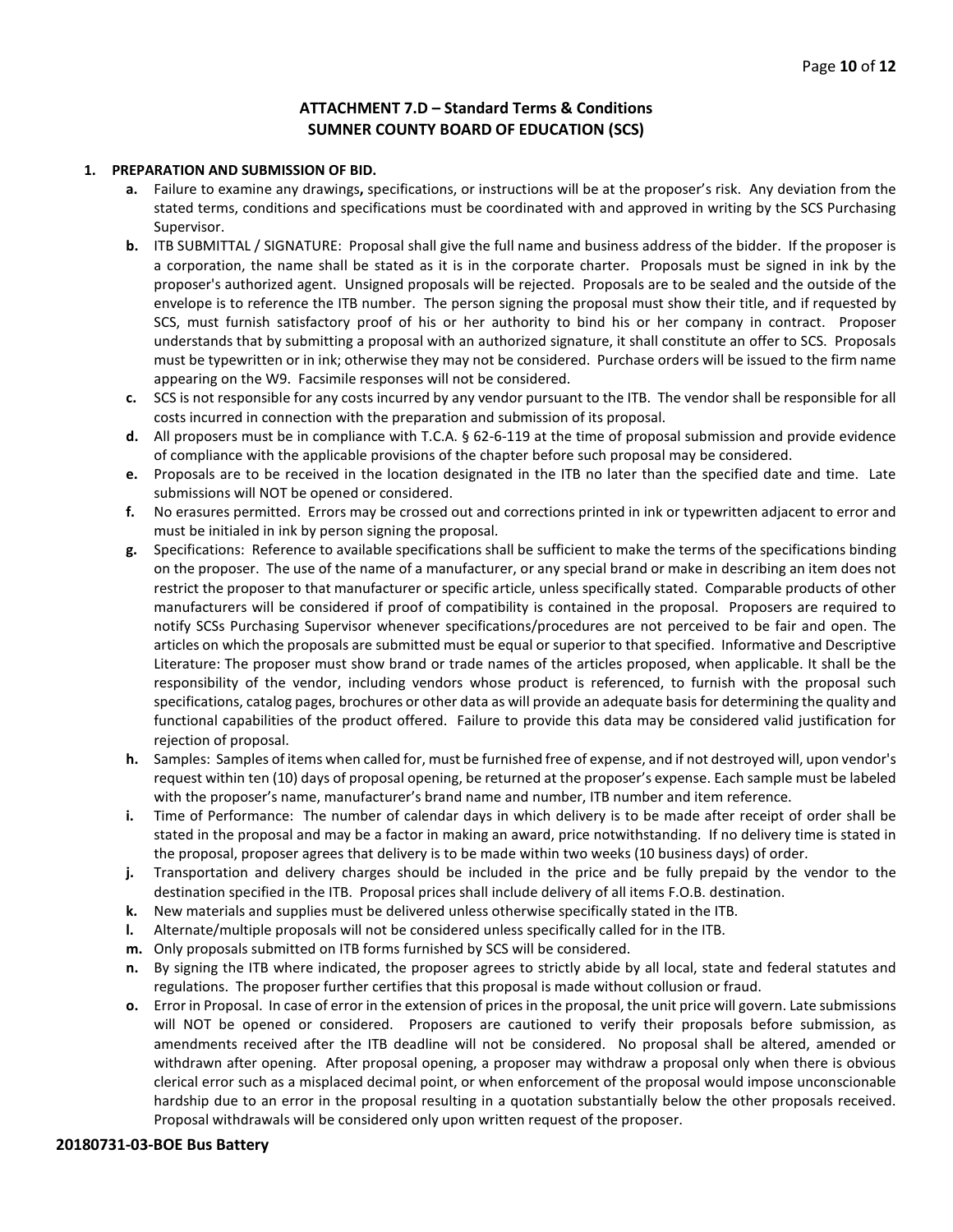- **2. OPEN RECORDS.** In order to comply with the provisions of the Tennessee Open Records Act, all proposals will be publicly opened and are subject to public inspection after the award upon written request. Proposers may be present at ITB opening. Summary information will be posted the SCS website, www.sumnerschools.org under the Invitation to Bid link.
- **3. ACCEPTANCE AND AWARD.** SCS reserves the right to reject any and all proposals and to waive any informality in proposals and, unless otherwise specified by the proposers to accept any item in the proposal. Action to reject all proposals shall be taken for unreasonably high prices, errors in the bid documents, cessation of need, unavailability of funds, or any other reason approved by SCS.
	- **a.** Contracts and purchases will be made with the lowest, responsive, responsible, qualified proposer. The quality of the articles to be supplied, their conformity with the specifications, their suitability to the requirements of the Institution, cash discount offered, and the delivery terms will be taken into consideration.
	- **b.** Any deviation from these stated terms, specifications and conditions must be coordinated with and approved in writing by the Purchasing Supervisor.
	- **c.** Prices quoted on the response (if any) are to be considered firm and binding until the said equipment, supplies or services are in the possession of SCS.
	- **d.** SCS reserves the right to order more or less than the quantity listed in the proposal.
	- **e.** If a proposal fails to state a time within which a proposal must be accepted, it is understood and agreed that SCS shall have ninety (90) days to accept.
	- **f.** No purchase or contract is authorized or valid until the issuance of a SCS purchase order in accordance with SCS policy. No SCS employee is authorized to purchase equipment, supplies or services prior to the issuance of such a purchase order.
	- **g.** The contract may not be assigned without written SCS consent.
	- **h.** If the appropriate space is marked on the ITB, other Institutions (such as State, Local and/or Public Agencies) may purchase off the contract during the same period as SCS.
	- **i.** The awarded proposer will be required to post a performance and payment bond in the amount of 25% of the contract price if it exceeds \$100,000 as stated by T.C.A. §12-4-201.
	- **j.** If the project cost is in excess of \$25,000 a performance bond must be secured by the requesting part in an amount equal to the market improvement value.
- **4. PAYMENT**. Payment terms must be specified in the proposal, including any discounts for early payment. Partial payments will not be approved unless justification for such payment can be shown. Terms will be NET 30 days. Payment will not be made until the conditions and specifications of the ITB are inspected and approved as conforming by persons appointed by SCS.
- **5. DEFAULT OF SELECTED VENDOR.** In case of vendor default, SCS may procure the articles or services from other sources and hold the defaulting vendor responsible for any resulting cost. If the awarded vendor violates any terms of their proposal, the contract, SCS policy or any law, they may be disqualified from submitting proposals for a period of two years for minor violations or longer for major violations. Proposals from disqualified bidders will not be accepted during the period of disqualification.
- **6. INSPECTION OF PURCHASES.** Articles received which are not equivalent will not be accepted and will be picked up by the vendor or returned to vendor, shipping charges collect. SCS shall have a reasonable period in which to inspect and accept or reject materials without liability. If necessity requires SCS to use nonconforming materials, an appropriate reduction in payment may be made.
- **7. TAXES.** SCS is tax exempt; do not include taxes in quotation. Vendors making improvements or additions to or performing repair work on real property for SCS are liable for any applicable sales or use tax on tangible personal property used in connection with the contract or furnished to vendors by the state for use under the contract.
- **8. NONDISCRIMINATION.** SCS is an equal opportunity employer. SCS and bidder agree to comply with Titles VI and VII of the Civil Rights Act of 1964, Title IX of the Education Amendments of 1972, Section 504 of the Rehabilitation Act of 1973, Executive Order 11,246, the Americans with Disabilities Act of 1990 and the related regulations to each. Each party assures that it will not discriminate against any individual including, but not limited to employees or applicants for employment and/or students, because of race, religion, creed, color, sex, age, disability, veteran status or national origin. In the event that any claims should arise with regards to violations of any such local, state or federal law, statues, rule or regulations, the vendor will indemnify and hold SCS harmless for any damages, including court costs or attorney fees, which might be incurred.

#### **20180731-03-BOE Bus Battery**